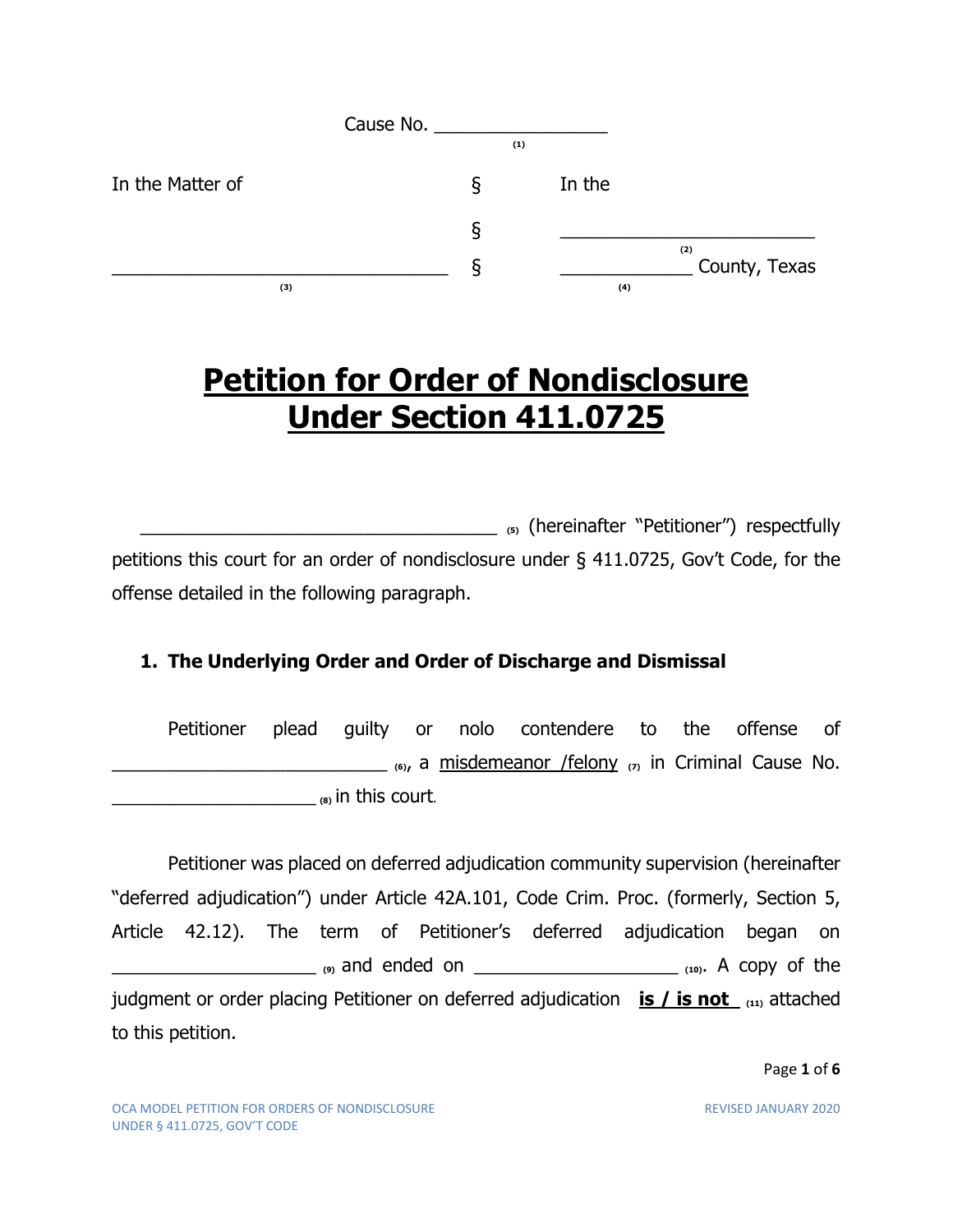The court did not proceed to an adjudication of guilt. Instead, the court subsequently dismissed the proceedings and discharged the defendant. A copy of the dismissal and discharge **is / is not (12)** attached to this petition. The dismissal and discharge occurred on \_\_\_\_\_\_\_\_\_\_\_\_\_\_\_\_\_\_\_\_ **(13)**.

### **2. Petitioner Satisfies the Requirements of Section 411.0725, Gov't Code**

Petitioner satisfies the requirements of § 411.0725, Gov't Code, in that Petitioner is **ineligible** for an order of nondisclosure under § 411.072, Gov't Code, because (check all that apply): **(14)**

A. The misdemeanor offense for which the order of nondisclosure is requested falls under one of the following chapters of the Penal Code:

- 20 (kidnapping, unlawful restraint, smuggling of persons),
- 21 (sexual offenses),
- 22 (assaultive offenses),
- 25 (offenses against the family),
- 42 (disorderly conduct and related offenses),
- 43 (public indecency offenses),
- 46 (weapons offenses), or
- 71 (organized crime offenses).

B. The court found that it is not in the best interest of justice that Petitioner receive an automatic order of nondisclosure under Section 411.072 and filed a statement of that finding with the papers of Petitioner's case.

\_\_\_\_ C. The offense for which the order of nondisclosure is requested is a felony. \_\_\_\_ D. Petitioner has been previously convicted of or placed on deferred adjudication for an offense other than a traffic offense punishable by fine only. (A list of offenses and dates of Petitioner's previous convictions and deferred adjudications **is/ is not (15)** attached to the petition.)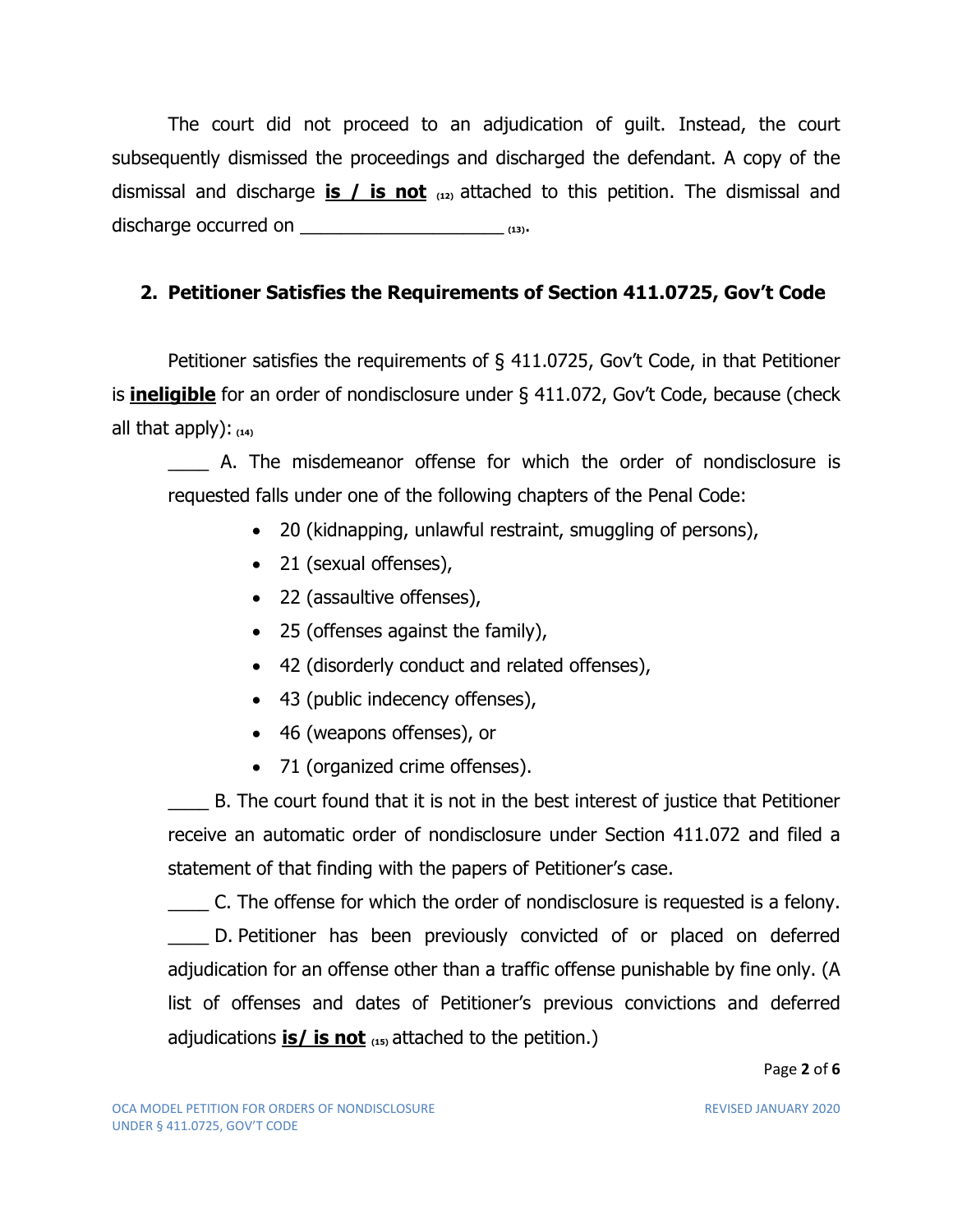E. Petitioner received a discharge and dismissal prior to September 1, 2017.

Petitioner also satisfies the requirements of § 411.0725 in that: (1) Petitioner has received a dismissal and discharge for the offense for which the order of nondisclosure is requested; and (2) the offense for which the order of nondisclosure is requested is not the offense of driving or boating while intoxicated under § 49.04 or 49.06, Penal Code, respectively.

Finally, Petitioner satisfies the requirements of § 411.0725 in that Petitioner waited the requisite time, as indicated below, before filing this petition.**(16)**

> \_\_\_\_\_\_\_ On or after the fifth anniversary of the dismissal and discharge if the offense for which the order of nondisclosure is requested is a felony.

> \_\_\_\_\_\_\_ On or after the second anniversary of the dismissal and discharge if the offense for which the order of nondisclosure is requested is a misdemeanor offense under Chapter 20, 21, 22, 25, 42, 43, or 46 of the Penal Code.

> \_\_\_\_\_\_\_ On or after the dismissal and discharge if the offense for which the order of nondisclosure is requested is a misdemeanor offense but not a misdemeanor offense under Chapter 20, 21, 22, 25, 42, 43, or 46 of the Penal Code.

#### **3. Petitioner Satisfies the Requirements of Section 411.074, Gov't Code**

Petitioner satisfies the requirements of  $\S$  411.074, Gov't Code, in that:

• During the period after the court placed Petitioner on deferred adjudication, and during any applicable waiting period following the dismissal and discharge (see Section 2 above), Petitioner was not convicted of or placed

Page **3** of **6**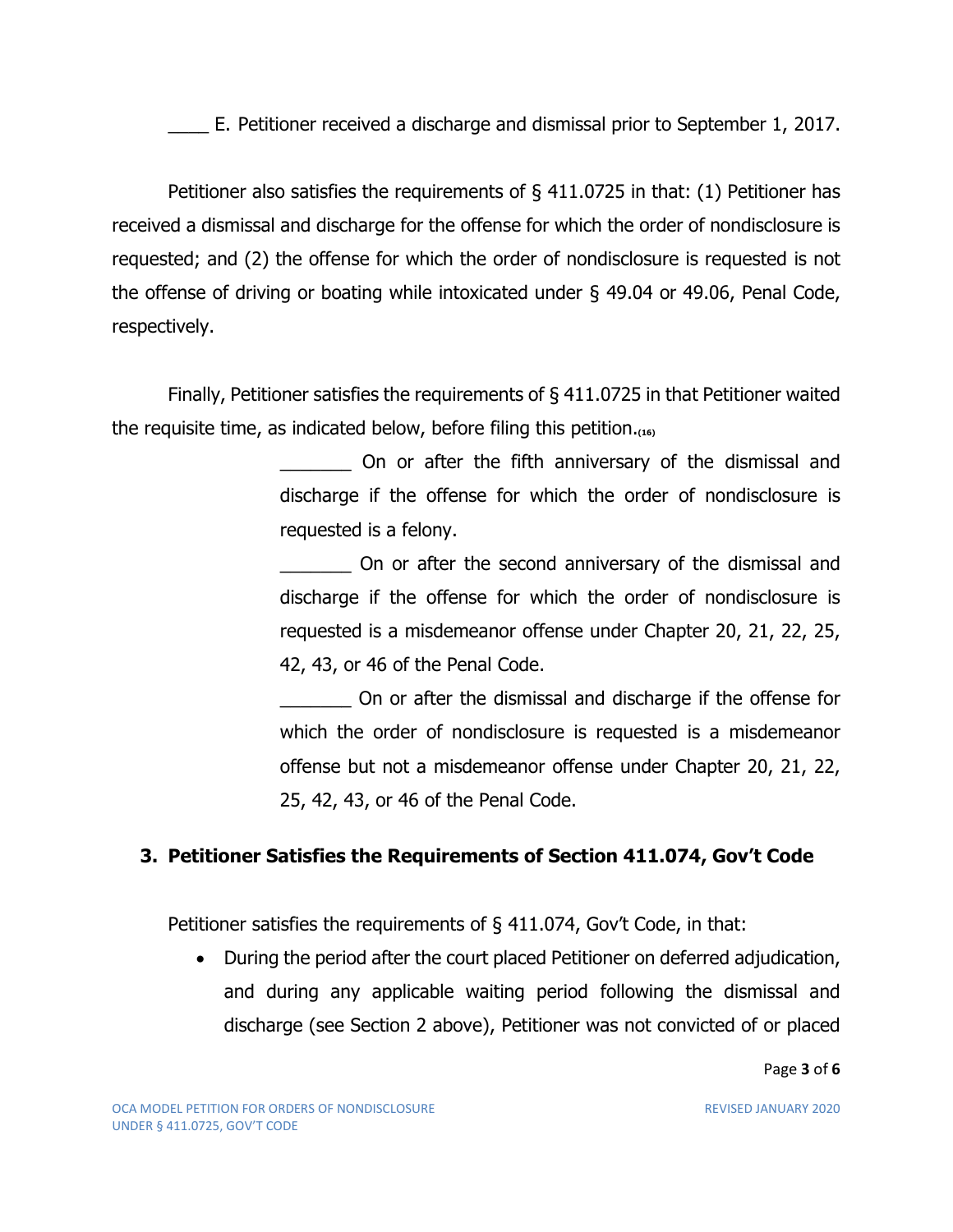on deferred adjudication for any offense other than a traffic offense punishable by fine only;

- Petitioner was not and has not ever been convicted of or placed on deferred adjudication for any of the offenses listed below:
	- (A) an offense requiring registration as a sex offender under Chapter 62, Code Crim. Proc.;
	- (B) an offense under § 20.04, Penal Code (aggravated kidnapping);
	- (C) an offense under any of the following sections of the Penal Code:
		- 19.02 (murder);
		- 19.03 (capital murder);
		- 20A.02 (trafficking of persons);
		- 20A.03 (continuous trafficking of persons);
		- 22.04 (injury to a child, elderly individual, or disabled individual);
		- 22.041 (abandoning or endangering a child);
		- 25.07 (violation of court orders or conditions of bond in a family violence, child abuse or neglect, sexual assault or abuse, indecent assault, stalking, or trafficking case);
		- 25.072 (repeated violations of certain court orders or conditions of bond in a family violence, child abuse or neglect, sexual assault or abuse, indecent assault, stalking, or trafficking case); or
		- 42.072 (stalking); or
	- (D) any other offense involving family violence, as defined by § 71.004, Family Code; and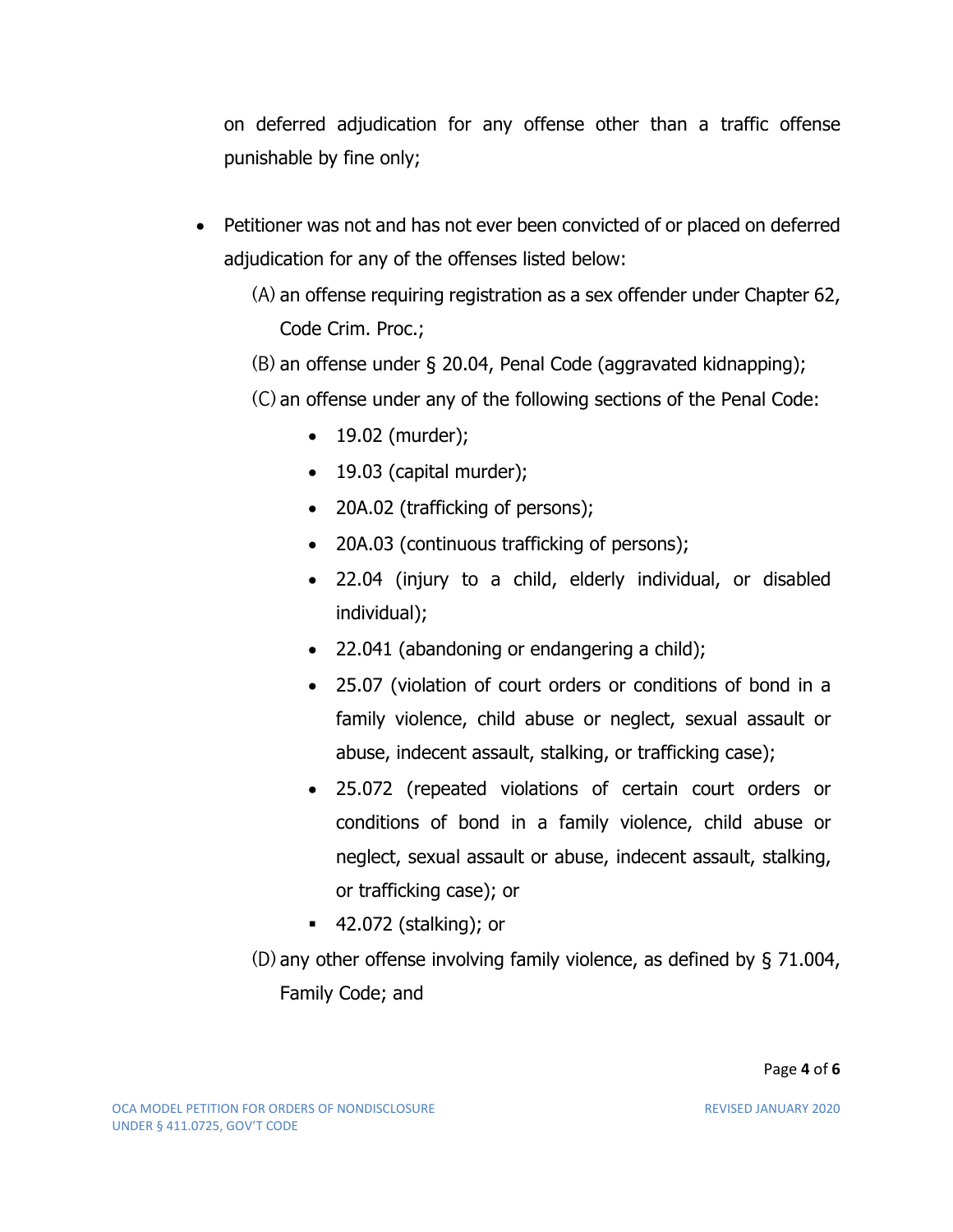• The court has not made an affirmative finding that the offense for which the order of nondisclosure is requested involved family violence, as defined by § 71.004, Family Code.

## **4. Petitioner is Entitled to File a Petition for an Order of Nondisclosure Under Section 411.0725, Gov't Code**

A person is entitled to file a petition for an order of nondisclosure under § 411.0725, Gov't Code, if:

- the person is ineligible to receive an order of nondisclosure under  $\S$ 411.072, Gov't Code;
- the person was placed on deferred adjudication for a qualifying misdemeanor or felony offense;
- the offense for which the order of nondisclosure is requested is not the offense of driving or boating while intoxicated under § 49.04 or § 49.06, Penal Code, respectively;
- the person has received a dismissal and discharge from the court;
- the person has waited the requisite time before filing a petition for an order of nondisclosure; and
- the person has met the requirements of  $\S$  411.074, Gov't Code.

### **5. Issuance of an Order of Nondisclosure is in the Best Interest of Justice**

The issuance of an order of nondisclosure is in the best interest of justice.

### **6. The Fee to File the Petition has been Paid or Otherwise Satisfied**

The fee to file this petition is the total amount of the fee required to file a civil

Page **5** of **6**